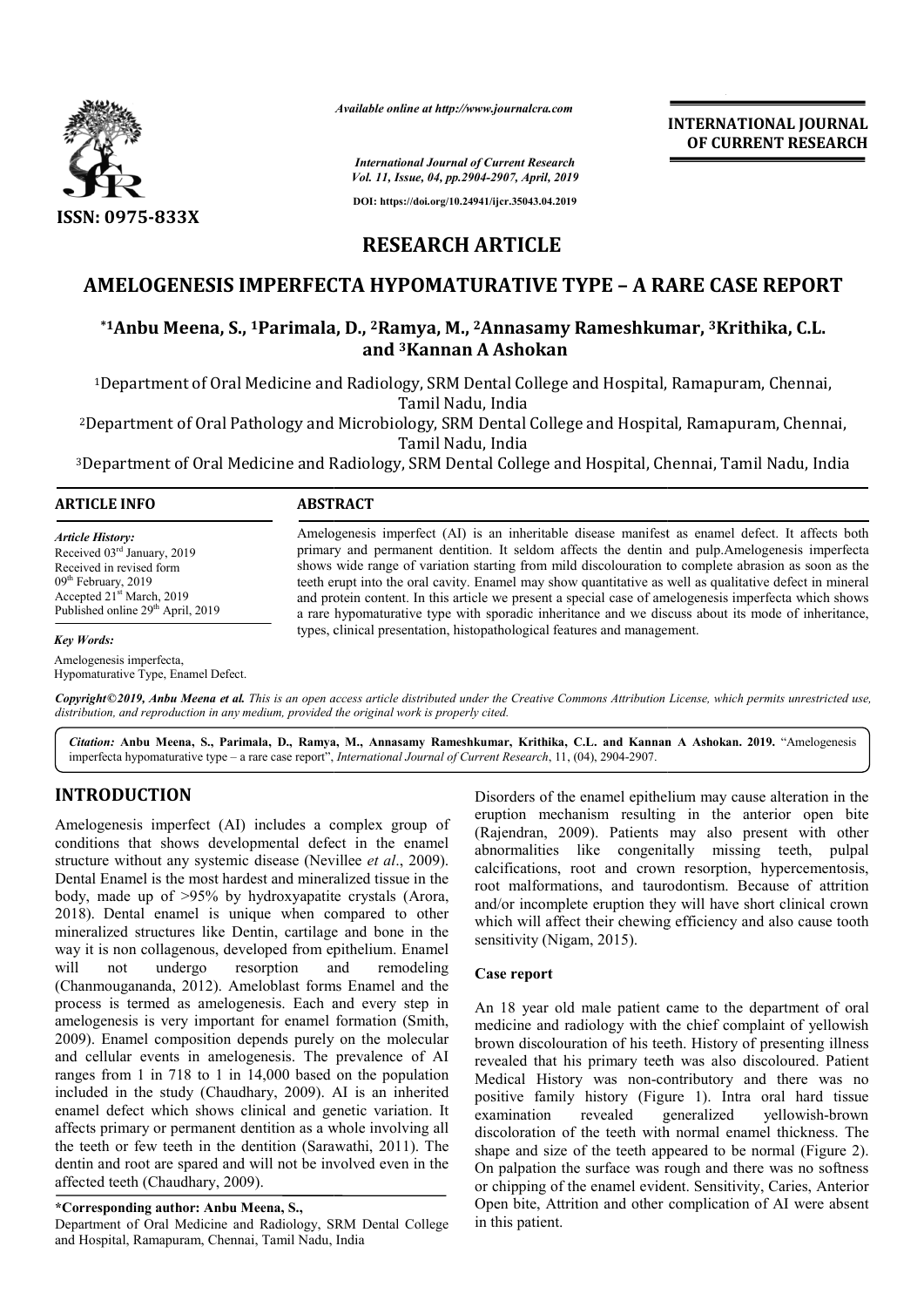

**Figure 1. Illustrate the Pedigree Chart of the patient depicting all other members of the family were normal suggesting Sporodic type of inheritance**



**Figure 2. Shows Yellowish brown discolouration of enamel with normal thickness. The shape and size of the teeth shows no abnormalities**



**Figure 3. OPG shows normal enamel thickness with normal dentin ,pulp chamber and root canal spaces with no signs of obliteration and horizontally impacted lower third molars, 38 and 48**

On examining the soft tissue of the periodontium revealed the presence of chronic generalized gingivitis. On Radiographic investigations, the OPG showed normal enamel thickness with radiodensity same as that of dentin with a normal pulp chamber and root canal spaces with no signs of obliteration and also revealed the presence of horizontally impacted lower third molars, 38 and 48 (Figure 3). A provisional diagnosis of hypomaturative type of AI was given with a differential diagnosis of enamel hypoplasia, dentinogenesis imperfecta, dentin dysplasia, regional odontodysplasia. Following which horizontally impacted third molar 48 was extracted and sent for histopathological investigation in which ground section of the teeth revealed irregular orientation of the enamel rods in some areas (Figure 4). Incremental lines are not prominent in the occlusal aspect. Increased number of enamel lamellae and tufts were seen (Figure 5). Enamel spindles are seen in moderate number.



**Figure 4. Reveal ground section of the teeth with irregular orientation of the enamel rods**



**Figure 5. Depicts increased number of enamel lamellae and tufts**



**Figure 6. Represents dentino-enamel junction is devoid of scalloping**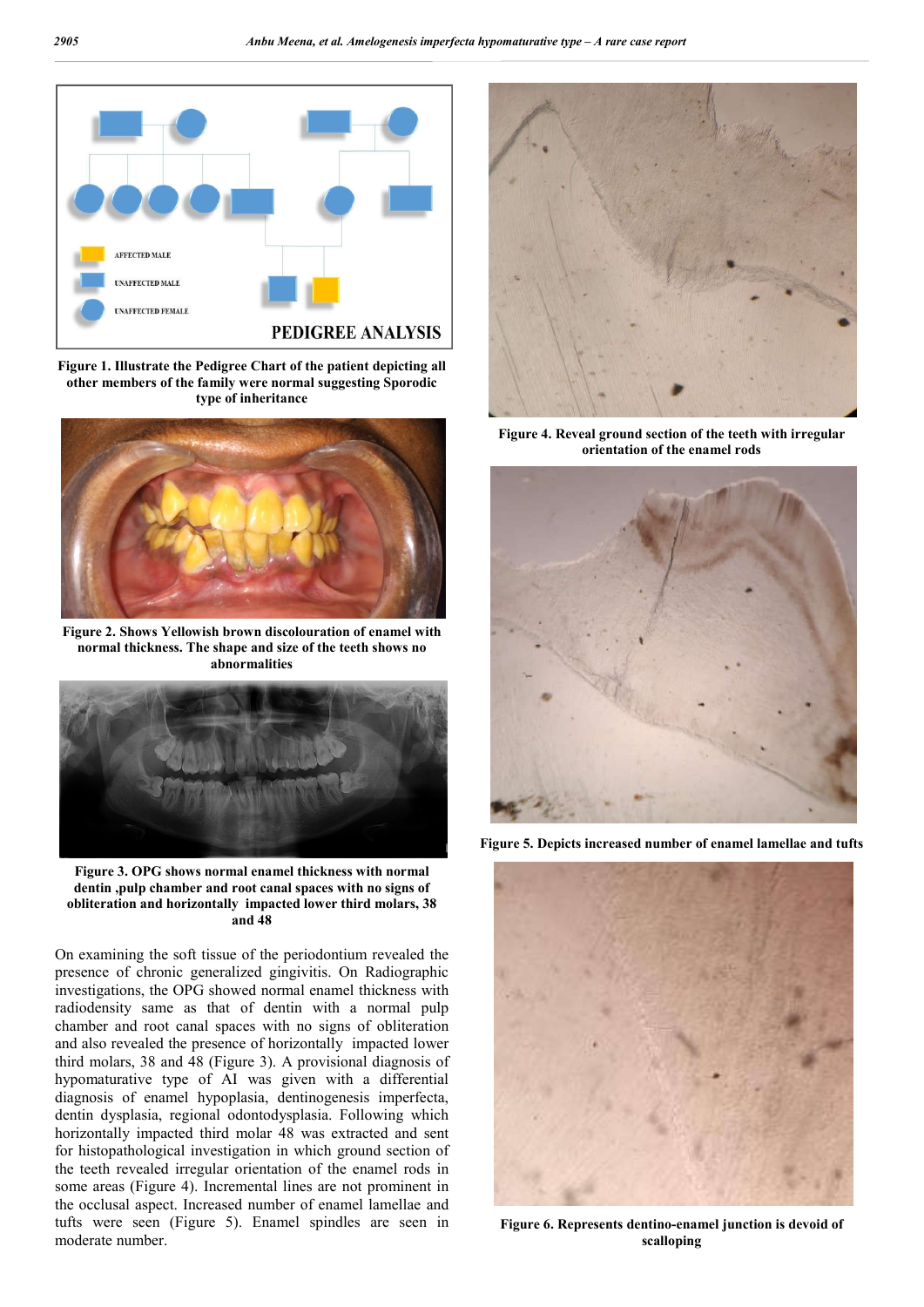| Type I hypoplastic                                       | IA          | Pitted autosomal dominant                                          |
|----------------------------------------------------------|-------------|--------------------------------------------------------------------|
|                                                          | IB.         | Local autosomal dominant                                           |
|                                                          | IС          | Local autosomal recessive                                          |
|                                                          | ID          | Smooth autosomal dominant                                          |
|                                                          | IE.         | Smooth X-linked dominant                                           |
|                                                          | IF          | Rough autosomal dominant                                           |
|                                                          | IG          | Enamel agenesis, autosomal recessive                               |
| Type II hypomaturation                                   | ПA          | Pigmented autosomal recessive                                      |
|                                                          | IІВ         | Hypomaturation                                                     |
|                                                          | IІС         | Snow capped teeth, X-linked                                        |
|                                                          | IID         | Autosomal dominant?                                                |
| Type III hypocalcification                               |             | Autosomal dominant                                                 |
|                                                          | <b>IIIB</b> | Autosomal recessive                                                |
| Type IV hypomaturation $-$ hypoplastic with taurodontism |             | Hypomaturation — hypoplastic with taurodontism, autosomal dominant |
|                                                          | <b>IVB</b>  | Hypoplastic — hypomaturation with taurodontism, autosomal dominant |

#### **Table 1.**

|  |  | `able |  |
|--|--|-------|--|
|--|--|-------|--|

| Hypoplastic form                                                                                                                                                           | Hypomaturation form                                                                   | Hypocalcified Form                                                                              |
|----------------------------------------------------------------------------------------------------------------------------------------------------------------------------|---------------------------------------------------------------------------------------|-------------------------------------------------------------------------------------------------|
| Reduction in the thickness of enamel matrix with<br>normal mineralization                                                                                                  | Defect in the mineralization process with<br>normal matrix formation                  | Defect in the quality of the mineralization process<br>with normal quantity of matrix formation |
| <b>CLINICAL APPERANCE</b>                                                                                                                                                  |                                                                                       |                                                                                                 |
| Reduced thickness of enamel                                                                                                                                                | Normal thickness of enamel                                                            | Normal thickness<br>of<br>with<br>enamel<br>loss.<br>- of<br>translucency                       |
| The colour appears normal with translucency to a Colour may be affected by staining from<br>yellow to dark brown colour depending on the<br>thickness of enamel and dentin | the oral environment. Mottled appearance<br>to yellow-brown or redbrown discoloration | Colour may be affected by staining from the oral<br>environment. Teeth appear more dark         |
| Reduction in tooth size Rough, irregular or pitted<br>enamel<br><b>RADIOGRAPHIC FEATURE</b>                                                                                | Enamel is hypomineralized and prone to<br>attrition                                   | Enamel is hypomineralized and exhibits a soft<br>cheesy consistency. Easily broken down         |
| Enamel and dentin appears normal                                                                                                                                           | Enamel has similar radiodensity as dentin                                             | Enamel is less radiopaque than dentin                                                           |
|                                                                                                                                                                            |                                                                                       |                                                                                                 |

Most part of dentino-enamel junction is devoid of scalloping (Figure 6). Reduced amount of gnarled enamel is present. A treatment plan consists of oral prophylaxis and prosthetic treatment was framed. Esthetics was the patient major concern so patient was advised for prosthetic management of the discoloured tooth.

### **DISCUSSION**

AI denotes a group of disorders with genetic origin, and it will affect the enamel structure and clinical appearance of some or all the teeth in a same manner, and in addition to it there may be biochemical or morphologic changes elsewhere in the body (Witkop, 1988). Witkop and Sauk classification of AI is depicted in Table 1 (Aldred, 2003). The hypoplastic type is most common in females and it contributes to about 60%–73% of cases. The hypomaturation type is common in males and it was see in 20%–40% of cases. Hypocalcified AI is rare and it affects7% of individuals affected by AI. (Arora, 2018). AI shows autosomal dominant, autosomal recessive, sex linked inheritance patterns, as well as sporadic in few rare cases. Xlinked form of AI shows the typical pattern of X-linked inheritance. Heterozygous females have 50% chances of transmitting the affected gene to children of both the sex. It affects males and females in distinctly different ways. Males display the condition fully (Fischman, 1967). Autosomal dominant form of AI affects one or more people in every generation of a family. The expression of AI may look similar or it may look entirely different among the members of the same family. Autosomal recessive form of AI is more common in population where intermarriage within the family is more common. Sporadic cases of AI may arise because of one of many causes. It may be due to new mutation or different expression with or without incomplete transmission of dominant gene. It is mandatory to examine other family members in such situation for proper diagnosis and eliminate any other dental defect caused because of non-genetic causes

(Crawford, 2007). In the process of amelogenesis, soft extracellular matrix made of protein is converted into hard mineralized tissue called enamel and this process is controlled by molecular and cellular events which is mediated by specific genes. Any genetic mutation will reflect eventually as a defect in the enamel (Lakshman, 2016). It include enamelin, amelogenin, ameloblastin, and tuftelin, amelotin, dentin sialophosphoprotein, kallikrein and matrix metalloproteinase 20 (Chanmougananda, 2012). Different types of AI with its clinical and radiographic appearance is depicted in Table 2 (Roma, 2016), Hypoplastic AI is due to defect in the secretory stage of enamel and it results in thin but mineralized enamel in mild cases to entire loss of enamel in severe cases. Hypomineralized AI is due to defect in the maturation stage and it results in full thick enamelbutis weak and fails prematurely. The hypomineralized type is classified into hypomaturation and hypocalcified AI. In which hypomaturation is due to defect in protein removal from the enamel matrix and result in brittle enamel and hypocalcified is due to defect in calcium transport and result in soft enamel (Smith, 2017).

**Histopathological Findings:** Histologically, in hypoplastic type, there is deficiency in enamel matrix formation where as in hypocalcification type, there is deficiency in structure of enamel matrix and also defect in mineralization is noted. Altered enamel rod and rod sheath structures were evident in hypomaturative type of AI histologically in many studies (Mehta, 2013).

**Differential diagnosis:** Many forms of enamel dysmineralization were also noted and they exhibit a characteristic pattern depend upon the stage of amelogenesis when the insult was noted. It can be differentiated from AI by the fact it will cause defect in all the teeth in same way and it will have familial inheritance. Another important thing to be considered is Fluorosis but it will not uniformly affect all the